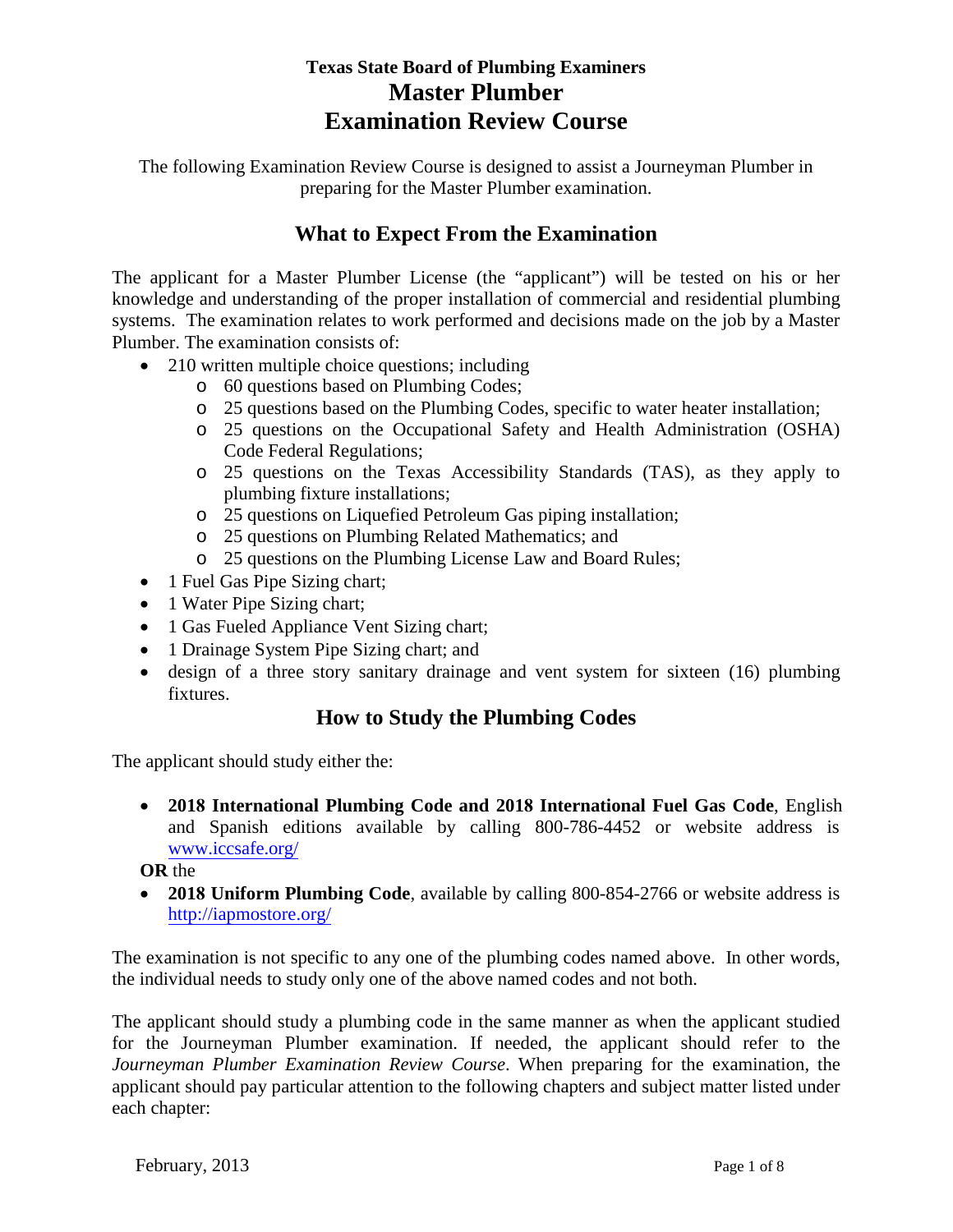### **Chapter on Definitions**

Studying a plumbing code should begin with learning and understanding the proper plumbing terms and their meanings found in the chapter on Definitions. When the proper terms and their meanings are known and understood, the applicant will find the other chapters in the plumbing code much easier to understand. The plumbing codes use only correct plumbing terms and do not contain any slang terms. Since the examination is based on the plumbing codes, only correct terms are used in the examination.

• A Sample Question from the Master Plumber Examination:

A vent pipe connecting upward from a soil or waste stack to a vent stack to prevent pressure changes in the stacks is a:

- A. crown vent
- B. common vent
- C. loop vent
- D. yoke vent

### **Chapter on General Regulations or General Requirements**

• A Sample Question from the Master Plumber Examination:

New, altered, or replaced plumbing:

- A. may be covered if not inspected after 48 hours
- B. may be covered if all ends are exposed
- C. shall be left uncovered until inspected and approved
- D. may be covered if bad weather damage should occur

### **Chapter on Plumbing Fixtures**

• A Sample Question from the Master Plumber Examination:

Water closets or bidets shall not be set closer than from its center to any sidewall or partition.

- A. 10 inches
- B. 12 inches<br>C. 15 inches
- 15 inches
- D. 18 inches

### **Chapter on Water Heaters**

During the examination, the applicant will view several water heater installations. Each water heater installation will be numbered. Each water heater will have the manufacturer's warning and statistical labels affixed to the water heater. Each water heater installation will contain some code violations, which must be identified by the applicant.

• A Sample Question from the Master Plumber Examination:

The combustion air openings in the water heater #1 closet are 8 inches in diameter. One is located 12 inches down from the ceiling to the center of the opening. The other is located near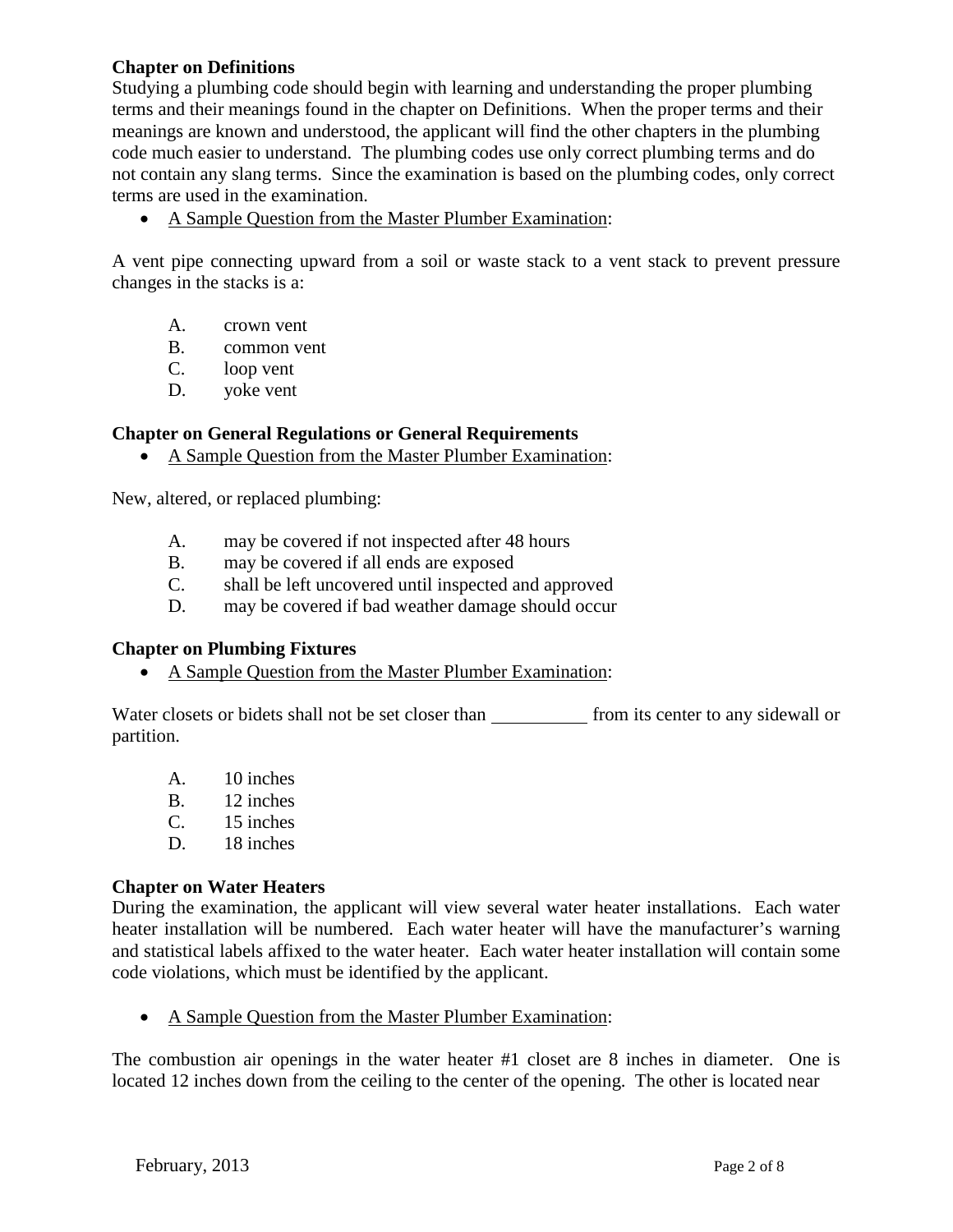the bottom of the water heater, which is 18 inches off the floor. At 1 square inch of opening required per 2,000 Btu, the combustion air openings would be:

- A. properly located and sized.
- B. correctly sized, but the lower opening should be within 12 inches of the floor.
- C. correctly located, but should be at least 10 inches in diameter.
- D. sized correctly, but both openings should be in the upper 12 inches of the closet.

### **Chapter on Water Supply and Distribution**

• A Sample Question from the Master Plumber Examination:

An approved type pressure regulator should be used when water pressure is over \_\_\_\_\_ psi gauge:

A. 40

- B. 60<br>C. 80 80
- D. 100

### **Chapter on Sanitary Drainage**

• A Sample Question from the Master Plumber Examination:

Which one of these fixtures has the highest fixture unit rating?

- A. Bathtub
- B. Water closet
- C. Lavatory
- D. Kitchen sink

#### **Chapter on Indirect and Special Wastes**

• A Sample Question from the Master Plumber Examination:

Piping receiving the discharge of chemical wastes shall not be made of:

- A. glass
- B. copper
- C. corrosion resistant material
- D. high silicone cast iron

#### **Chapter on Vents**

• A Sample Question from the Master Plumber Examination:

Increasing vents by one pipe size will:

- A. provide increased drainage.
- B. allow a uniform installation.
- C. allow vents of longer lengths.
- D. allow vents to be shorter.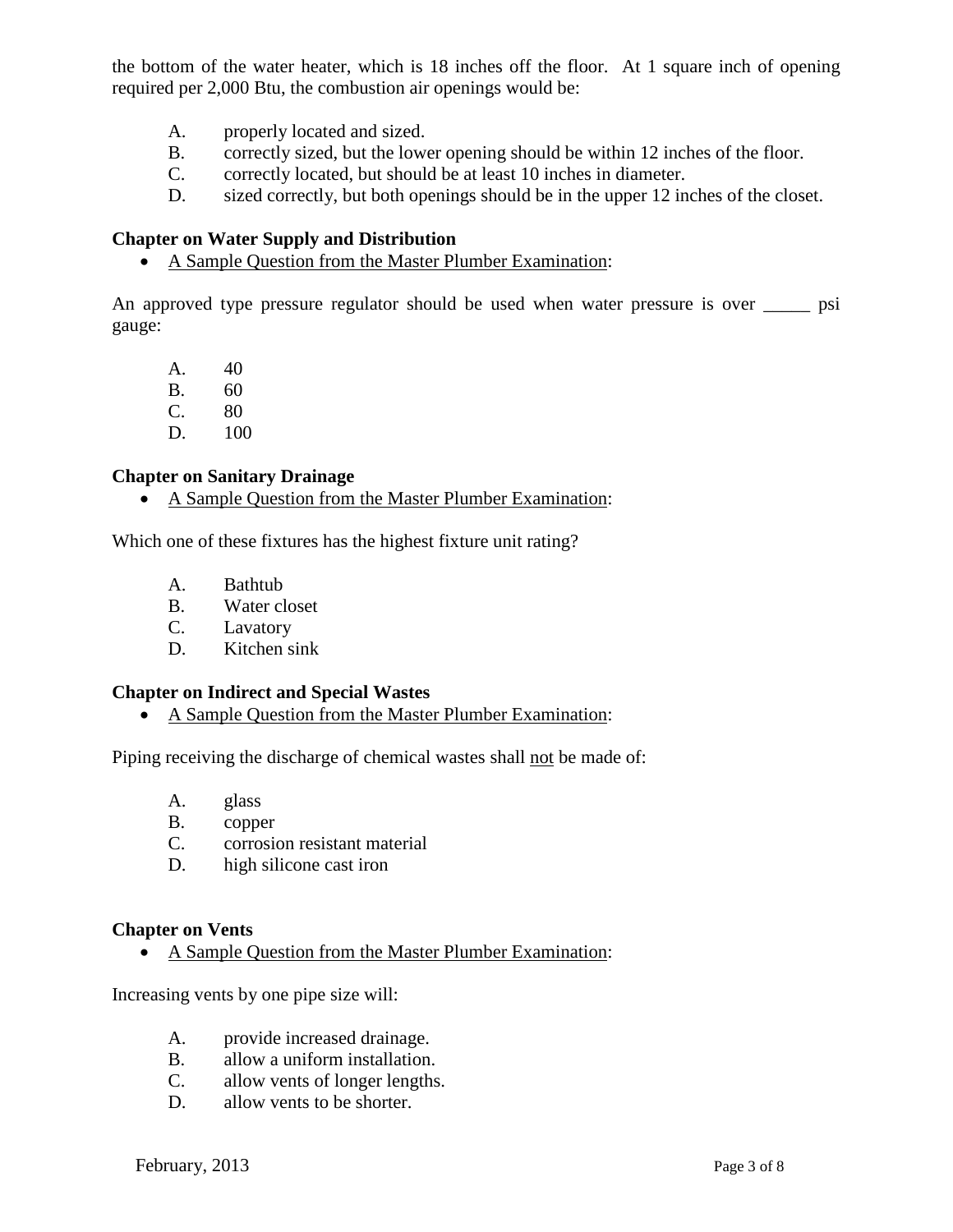### **Chapter on Traps**

• A Sample Question from the Master Plumber Examination:

What is the maximum acceptable distance from the fixture outlet to the trap weir, except for washing machines?

- A. 12 inches
- B. 24 inches
- C. 36 inches
- D. 58 inches

### **Chapter on Fuel Gas or Fuel Piping**

• A Sample Question from the Master Plumber Examination:

In a fuel gas steel pipe system, what size pipe shall be supported vertically at a minimum of every floor level?

- A.  $1\frac{1}{4}$  inch or larger
- B. 1 inch
- C.  $\frac{3}{4}$  inch
- D.  $\frac{1}{2}$  inch

### **What to Expect on the Pipe Sizing Charts**

The applicant must know how to size fuel gas piping, water piping, fuel gas fired appliance vent piping and drainage piping, using the pipe sizing charts found in the plumbing and fuel gas codes. The applicant needs to know how to use pipe sizing charts, but is not required to memorize each chart. All information needed to size the different piping systems is provided with the examination.

### • **Fuel Gas Pipe Sizing Chart**

The applicant will be provided a plan view diagram of fuel gas piping. The applicant will be expected to determine the minimum pipe sizes, beginning at a gas meter and continuing to a furnace, kitchen range (stove), clothes dryer and water heater.

### • **Water Pipe Sizing Chart**

The applicant will be provided with an isometric diagram of water piping. The applicant will be expected to determine the minimum pipe sizes, beginning at the water meter and continuing to three hose bibs, two lavatories, two water closets, one shower, one bathtub, one sink, one laundry tray and one water heater.

### • **Fuel Gas Fired Appliance Vent Pipe Sizing Chart**

The applicant will be provided with an elevation view diagram of an individual vent from one appliance and a combined vent system from two appliances. The applicant will be expected to determine the minimum pipe sizes of the vents.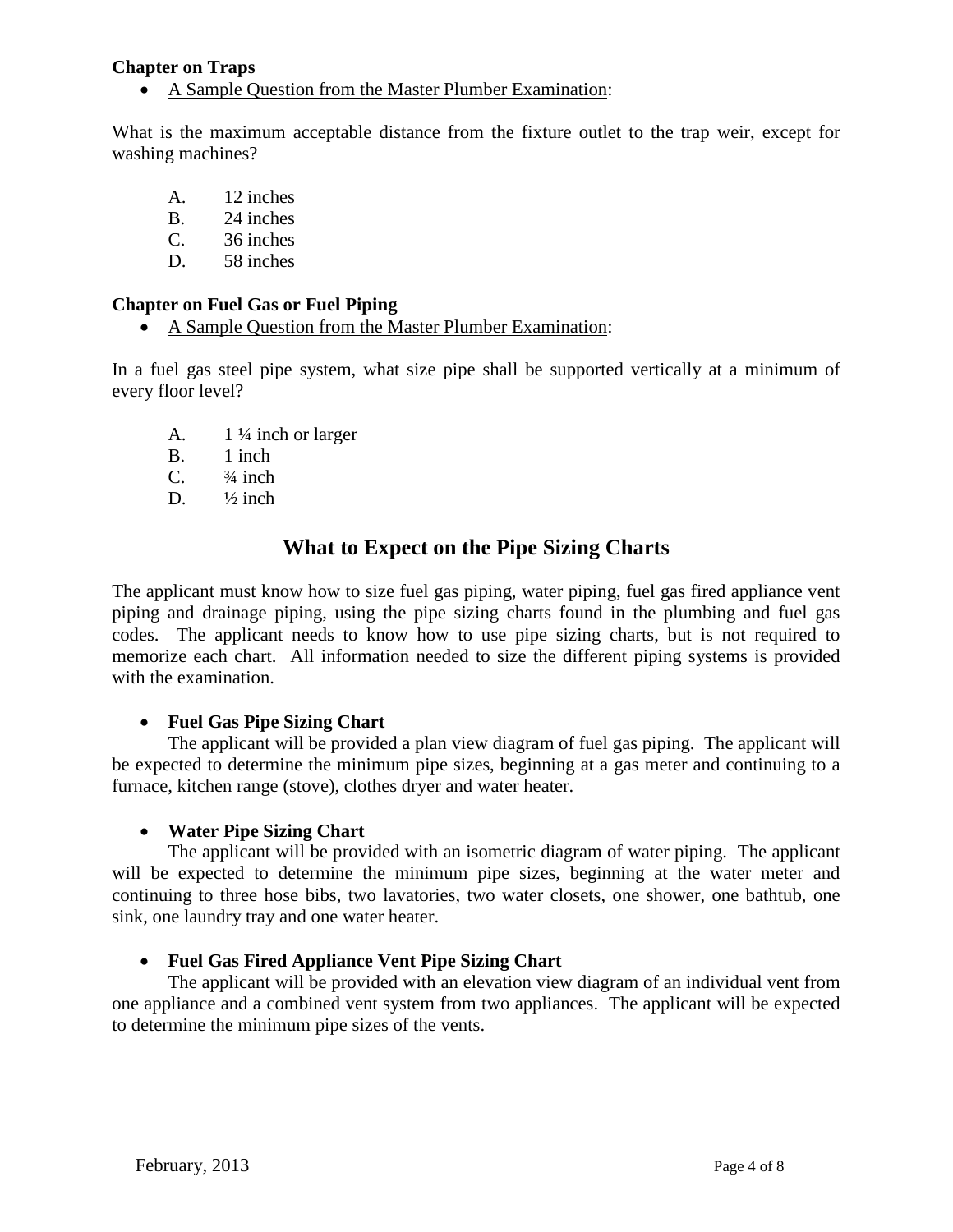### • **Drainage Pipe Sizing Chart**

The applicant will be provided with isometric and riser diagrams of a five-story drainage system. The type and number of fixtures on each floor is provided. The applicant will be expected to determine the number of drainage fixture units and minimum pipe sizes for the drainage system.

## **How to Study the Occupational Safety and Health Administration Federal Regulations**

The applicant should obtain a copy of the Occupational Safety and Health Administration (OSHA) Code Federal Regulations; Title 29, Labor Part 1926, and study the following chapters:

- Subpart A-B General 1926.1 thru 1926.16
- 1926.95 thru 1926.104 Subpart E Personal Protective and Life Support Equipment
- 1926.300 thru 1926.303 Subpart I Tools, Hand and Power
- 1926.350 thru 1926.354 Subpart J Welding and Cutting
- $\bullet$  1926.451 thru 1926.452 Subpart L Scaffolding
- 1926.650 thru 1926.652 Subpart P Excavations

These regulations may be obtained by contacting OSHA by telephone at (866) 4-USA-DOL, or they may be printed free of charge from OSHA's website at [www.osha.gov](http://www.osha.gov/) .

• A Sample Question from the Master Plumber Examination:

Scaffolds and their components shall be capable of supporting, without failure, at least \_\_\_\_\_ the maximum intended load.

- A. 4 times
- B. 10 times
- C. 12 times
- D. 2 times

### **How to Study the Standards for Liquefied Petroleum Gas**

**Important:** The applicant should know, that in order to install liquefied petroleum (L.P.) gas, a separate license issued by the Texas Railroad Commission must first be obtained by anyone who installs L.P. gas piping. However, the Texas Railroad Commission does not require the holder of a current Texas Master Plumber License to take an additional examination in order to obtain the license. The Texas Railroad Commission may be contacted at (877) 228-5740 or [www.rrc.state.tx.us.](http://www.rrc.state.tx.us/)

To prepare for the examination, the applicant should obtain a copy of the latest edition of the National Fuel Gas Code, NFPA-54, and study the following chapters:

- Chapter 4-General
- Chapter 5-Gas Piping Systems Design, Materials, and Components
- Chapter 6-Gas Piping Installation
- Chapter 7-Inspection, Testing, and Purging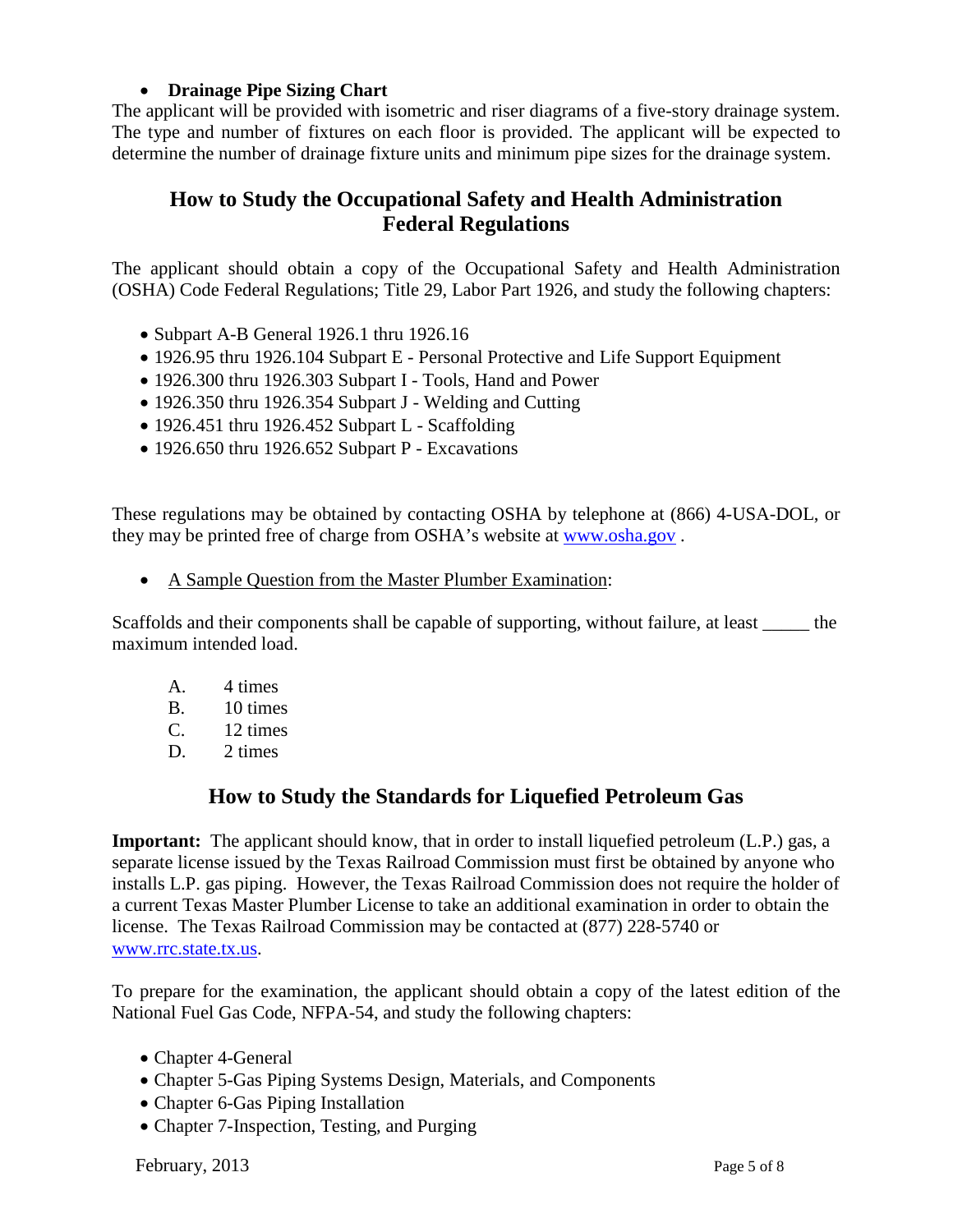- Chapter 8-Equipment Installation
- Chapter 9-Installation of Specific Equipment
	- o 6.4-Clothes Dryer
	- o 6.24-Room Heaters
- Chapter 10-Venting of Equipment

The National Fuel Gas Code, NFPA-54, may be obtained by telephone at (800) 772-6141 or on the internet at [www.nfpacatalog.org](http://www.nfpacatalog.org/) .

• A Sample Question from the Master Plumber Examination:

The maximum allowable operating pressure for L.P. gas in a building shall not exceed:

- A. 5 psig
- B. 10 psig
- C. 20 psig
- D. 25 psig

## **How to Study the Texas Accessibility Standards**

The applicant should obtain a copy of the Texas Accessibility Standards and study the following sections:

**Chapter 1:** Application and Administration

**Chapter 2:** Scoping Requirements

**Chapter 3:** Building Blocks

**Chapter 6:** Plumbing Elements and Facilities

The Texas Accessibility Standards may be obtained from the Architectural Barriers Division of TDLR by telephone at (877) 278-0999, or they may be printed free of charge at:  [https://www.tdlr.texas.gov/ab/abtas.h](http://www.license.state.tx.us/ab/abtas.htm)tm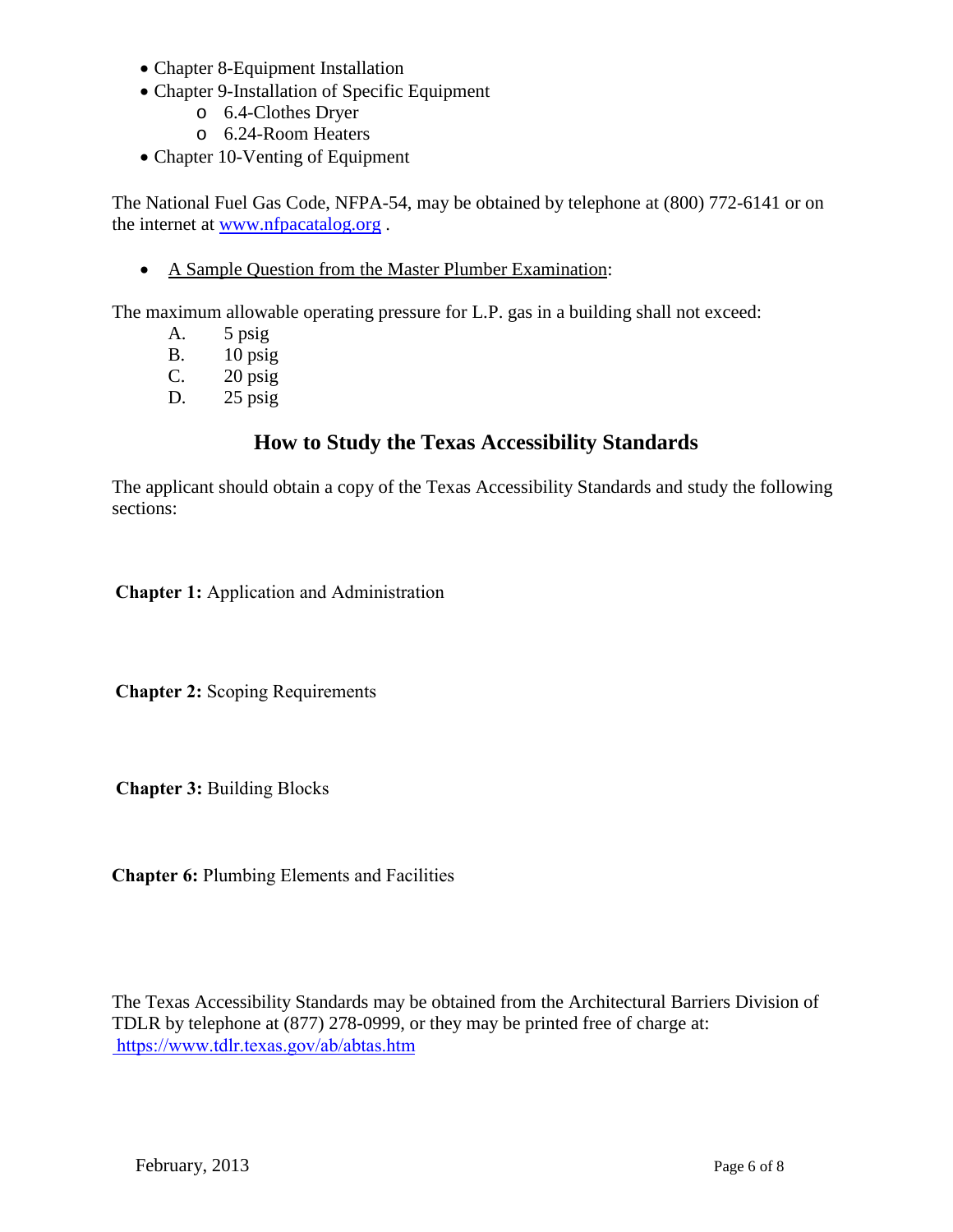• A Sample Question from the Master Plumber Examination:

Accessible Building: New Construction – where more than one drinking fountain or water cooler is provided on a floor, at least <u>equired</u> to be accessible.

A. 10 B. 20  $C. 40$ D. 50

# **What to Expect From the Mathematics Questions**

Each of the math questions relate to the practical application of the design and installation of plumbing systems. Each question has four multiple-choice answers. The correct answers will be determined by using common mathematical calculations. Determining the correct answers requires the same mathematical abilities that are required to earn a high school diploma or G.E.D. The applicant will be provided with a calculator, sizing tables, conversion tables, problem solving formulas and all information needed to perform the calculations to determine the correct answer to each question.

• Two Sample Questions from the Master Plumber Examination:

A sewer ditch is to be 148 feet long, the pipe is to be installed with a 2% grade. What would the total amount of fall be?

A. 24-5/8 in. B. 35-1/2 in. C. 46-1/4 in. D. 9-1/4 in.

On a job site, a 6" diameter copper water riser, 50' tall is full of water. A leak has developed and the pipe must be drained. How many gallons will be drained?

- A. 100.5 gallons B. 73.59 gallons  $C.$  80.42 gallons
- D. 50.3 gallons

## **How to Study the Plumbing License Law and Board Rules**

The Plumbing License Law and Board Rules contain the regulations for persons who work in the plumbing industry to follow. The applicant should be familiar with all of these regulations. However, for the purposes of preparing for the Master Plumber examination, the applicant should study the **Plumbing License Law, Sections** 1301.351, 1301.356, 1301.403, 1301.404, 1301.452, 1301.502, 1301.508, 1301.701, 1301.702 and the **Board Rules, Sections** 361.1, 365.1, 367.2, 367.4, 367.5 and 367.7.

The Plumbing License Law and Board Rules are available on the Texas State Board of Plumbing Examiners website at [www.tsbpe.state.tx.us,](http://www.tsbpe.state.tx.us/) or by calling the Board's office at 512-936-5200.